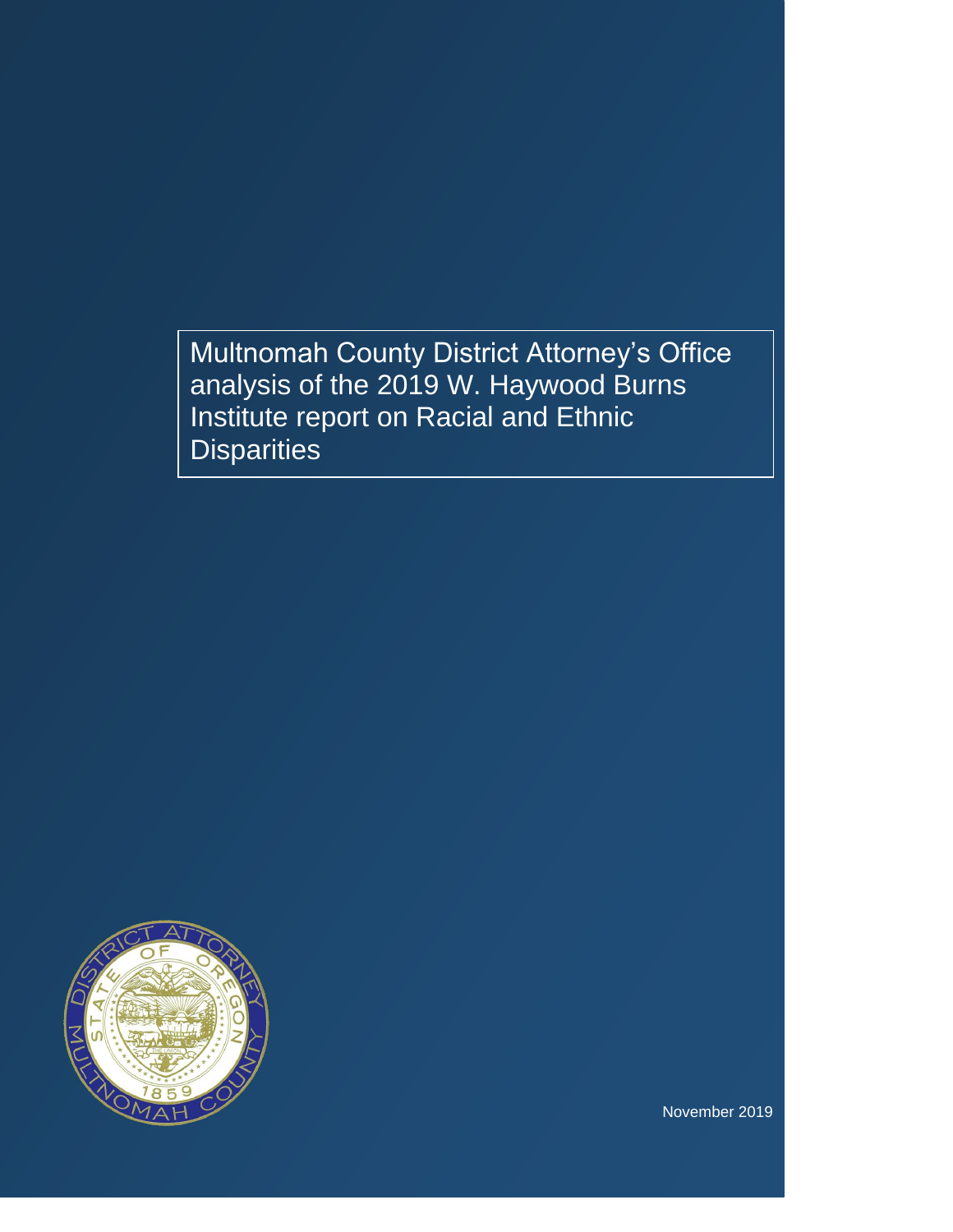The Multnomah County District Attorney's Office remains fully committed to appropriately addressing racial and ethnic disparities in a thoughtful, systematic and meaningful way. Similarly, this office remains dedicated to improving our understanding and awareness of the racial and ethnic disparities that exist in our criminal justice system. In order for there to be meaningful change, we must actually change and remain committed to that ideal. To that end, the Multnomah County District Attorney's Office, working with our system partners, continues to benefit from a rich and collaborative, several year relationship with the John D. and Catherine T. MacArthur Foundation and its Safety and Justice Challenge to implement data-informed policies that reduce our reliance on jail and prison beds while simultaneously reducing the disparities within our local community justice system.

The Safety and Justice Challenge recently provided the public with an updated "*Racial and Ethnic Disparities in Multnomah County*" report. The original report, issued in 2016, resulted in a dedicated pursuit from this office to better identify outcomes for our communities, in particular for our minority communities. Since that report, my office and the community has benefited from careful and critical examinations of our public safety system through a lens of equity, fairness, safety and justice as we analyze the racial and ethnic disparities in Multnomah County.

There is a lot to learn from this most recent report, but whether disparities exist is not one of them; we know that fact to be true. In this report – compiled by the W. Haywood Burns Institute – we see an increase in disparities in some of seven decision points analyzed. The report also shows some modest, and some substantial, improvements in other areas including prosecutorial-specific data points. We are proud of that progress but recognize more work needs to be done to critically analyze where disparities are found, challenge each other with answering the question of why those disparities exist and then to focus on identifying and implementing additional solutions.

Like in 2016, the new report examines data for seven key parts of the criminal justice system **(1): Arrests; (2): Prosecutorial Charging; (3): Assignment of Counsel; (4): Jail Releases; (5): Case Processing/Diversion; (6): Disposition and Sentencing; and (7): Probation.** The Multnomah County District Attorney's Office's role in each decision point varies. With that premise in mind, we have carefully reviewed the report's analysis, methodology and findings for all decision points, but with an even stronger level of scrutiny of the decision points specific to our profession.

The following paragraphs contain analysis of certain decision points specific to our profession.

## **Decision Point 6: Disposition and Sentencing [Rate of Prison Referrals]**

Here, the W. Haywood Burns Institute report concluded that in Multnomah County, the likelihood of receiving a prison sentence for people of color decreased substantially from 2014 to 2019. This is a remarkable accomplishment. It is consistent with Multnomah County's, and this office's, dedicated effort to reduce disparity in who receives a prison sentence.

Contributing to the reduction in disparities are the *post-sentence* diversion programs like the Multnomah County Justice Reinvestment Program (MCJRP), START Court, Mental Health Court and Veterans Court. Further, policy changes such as the adoption of the Juvenile Tier II and the Second Look Policy were implemented to help reduce the disproportionality of youth from communities of color being sentenced to prison. In the 2019 report, the only *post-sentence* diversion programs to be analyzed in this report include MCJRP and START Court.

There is always opportunity for improvement any time disparity is present. As we continue to work towards complete equity, we are proud of our efforts, which has helped reduce disparities in the rate of prison sentences from 2014 across all but one demographic studied in this report.

## **As stated in the 2019 "Racial and Ethnic Disparities in Multnomah County" report:**

- As of 2019, Black adults were 1.1 times per 1,000 cases more likely than White adults to receive a **prison** sentence, which is a substantial decrease in the disparity in rate of prison sentences
- As of 2019, Latino adults and White adults have the same RRI rate 1.0, which means there is equality and they are receiving **prison** sentences at the same rate
- The number of convicted adults who are subject to **prison** increased for White adults from 2014 to 2019 and decreased for all other demographics studied
- In 2014, Black adults were 1.6 per 1,000 cases times more likely than White adults to receive a **prison** sentence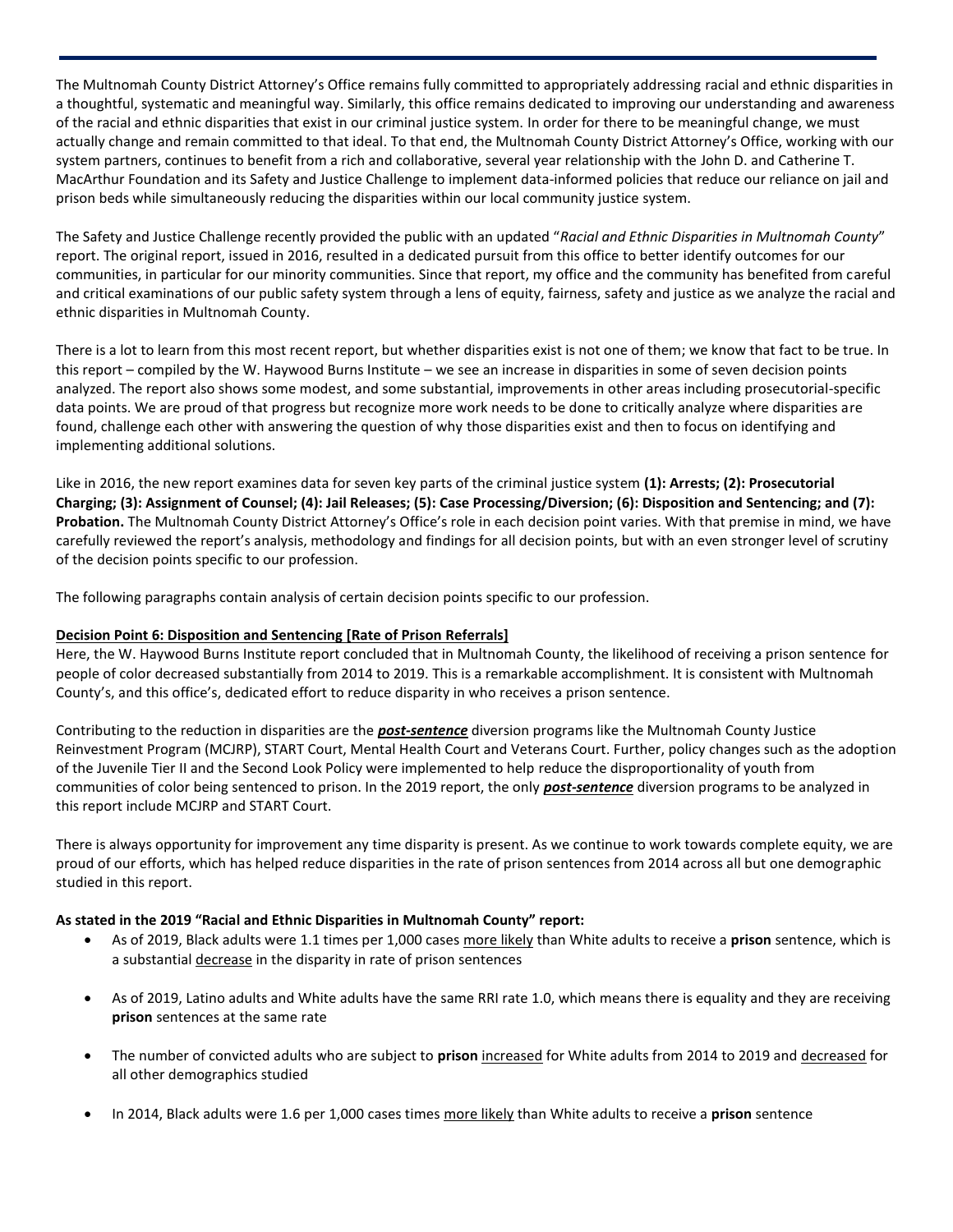Additionally, as of 2019, Black, Latino and Asian Pacific-Islander adults are slightly more likely, but near parity, to receive a **jail** sentence than White adults. The report found that the RRI for Black, Latino and Asian Pacific-Islander adults to receive a jail sentence is 1.1 compared to 1.0 for White adults.

#### **Decision Point 2: Prosecutorial Charging: Rate of Cases Issued for Prosecution**

The Multnomah County District Attorney's Office is guided by our legal and ethical duties when determining how to issue a case for prosecution. We acknowledge the enormous responsibility bestowed upon us to ensure our policies and practices are consistent and fair for all individuals.

The data in the 2019 W. Haywood Burns Institute report confirms the way we issues cases for prosecution is at or near equity across all demographics. This point is highlighted in the "Disparity in Cases Issued" chart below.



## **As stated in the 2019 "Racial and Ethnic Disparities in Multnomah County" report:**

 The current rate demonstrates that Black and Native American adults were less likely than White adults to have their cases issued for prosecution

#### **Decision Points 5 and 6: Case Processing / Diversion and Disposition and Sentences:**

The Multnomah County District Attorney's Office is proud to work with the court and others to offer about a dozen diversion and specialty courts that offer varying degrees of supervision and resources for individuals when placed on probation by a judge.

We believe these programs are beneficial to the community as they help reduce gaps within our public safety system, lessen the impact of the criminal justice system and helps provide individuals with needed services.

In this section of the report, we start to see the results of our dedicated efforts to offer more diversion programs. One of the many goals of a diversion program is to stop a person from being adversely impacted by the criminal justice system. A criminal justice system with more diversion programs will inherently see fewer convictions occurring.

We continue our effort to ensure equity across all demographics within our community. We have worked extremely hard towards achieving equity as it relates to conviction rates, and it appears that we are extremely close to obtaining that goal.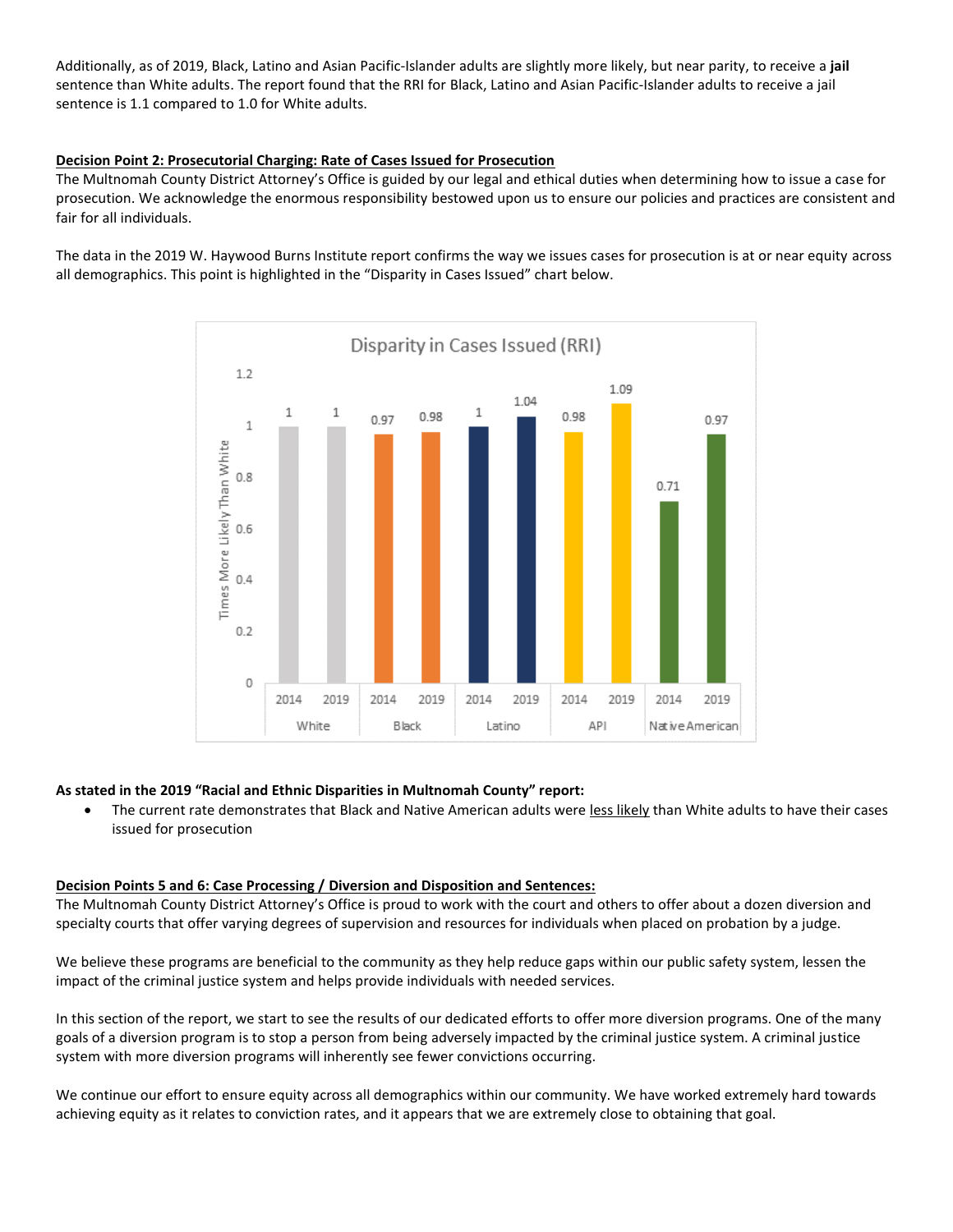We work closely with the court to ensure that the diversion eligibility for all individuals is equal. Not all criminal offenses are eligible for diversion. For example, there are approximately 13 crime categories that are excluded from being eligible for MCJRP, the county's innovative prison diversion program. These exclusions include aggravated murder, murder, sex crimes and crimes committed against children under the age of 14.

The 2019 report identifies only cases diverted. It specifically notes that it cannot tell readers whether people of color are more or less likely than White people to be eligible for or offered diversion or whether people of color who are offered diversion are more or less likely than White people to enroll/participate in diversion.

My office intentionally created new policies and collaborated with partners to implement new and innovative diversion programs to reduce disparities for certain crimes. With regard to our policy change, in 2017 this office changed the way we prosecute certain Interfering with Public Transportation (IPT) offenses. Specifically, we no longer prosecute IPTs for fare evasion exclusion. Additionally, the conduct-based IPTs we do issue are eligible for Community Court diversion. The graph below demonstrates the lowered rate of prosecution across all racial demographics, which is particularly noteworthy for Black adults.



Furthermore, this office created a policy to defelonize most drug possession offenses and created the Treatment First Program, which offers diversion and treatment in lieu of conviction. The Multnomah County District Attorney's Office can and does, through policy, assist in the way cases that are referred to this office are handled in the criminal justice system. Notably, the chart below reflects that Black adults are over five times more likely to be eligible for the Treatment First diversion program than White adults, and participate at an equally high rate. There is disparity in the drug possession arrest rates for Black adults. The Treatment First Program is able to address disproportionality by diverting Black adults at a higher rate.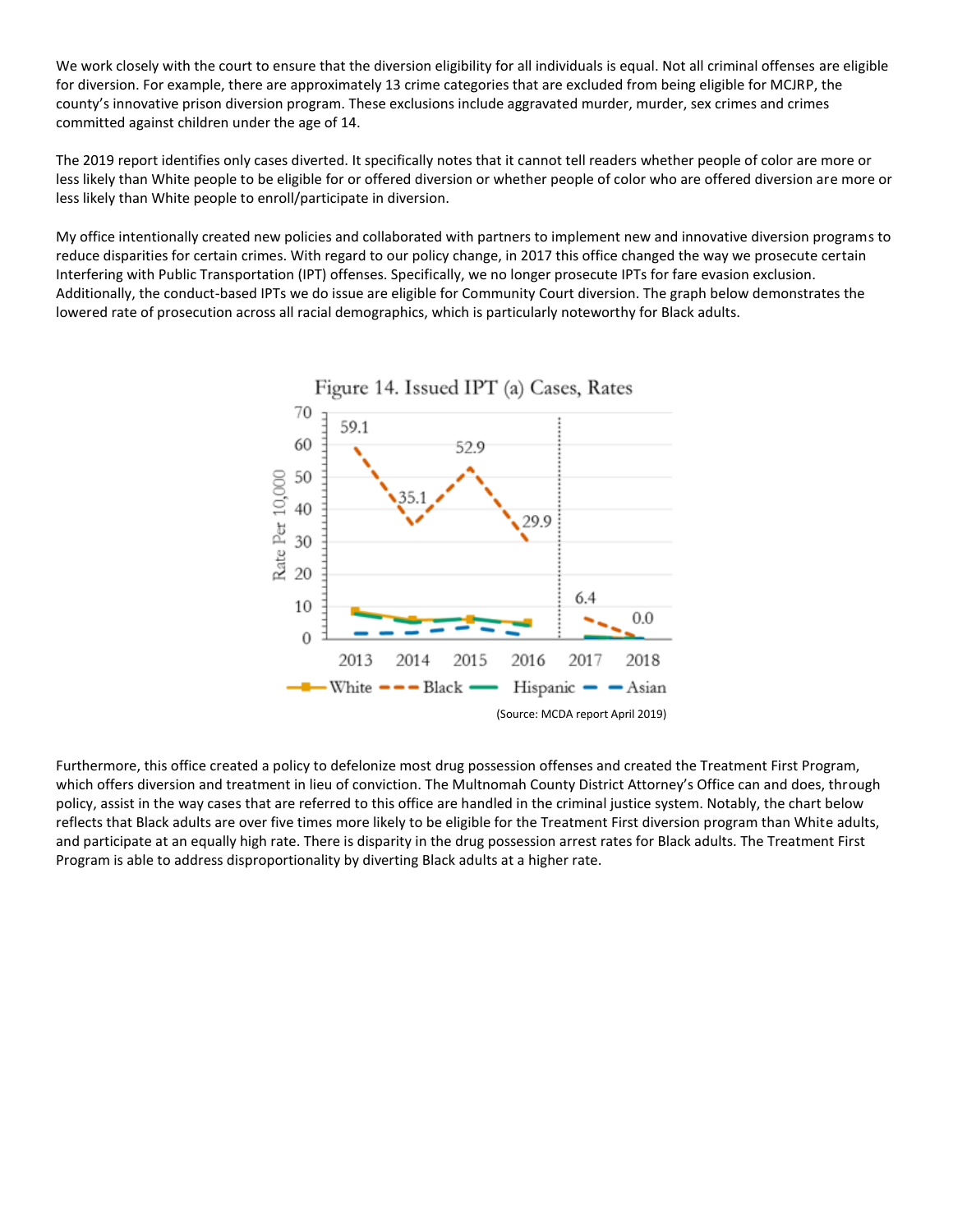

# Treatment First/STOP Court Participation Rate Relative Rate Index (RRI)

*(Note: This graphic was created by the District Attorney's Office using data found in the 2019 W. Haywood Burns Institute report.)*

As explained in the W. Haywood Burns Institute report, the data used relies on referral rates to the District Attorney's Office and therefore does not capture pre-booking diversion programs. Following the first Racial Ethnic and Disparities report, this office worked expeditiously to become the first jurisdiction in Oregon to implement the Law Enforcement Assisted Division (LEAD®) program.

Established in 2017, the LEAD® program is a county-funded, **pre-booking** diversion program that allows law enforcement to divert an individual facing low-level drug offenses and to connect them with case managers using a harm reduction approach with the expectation that the individual entirely avoids jail or prosecution and instead receives needed services.



(Source: MCDA program data)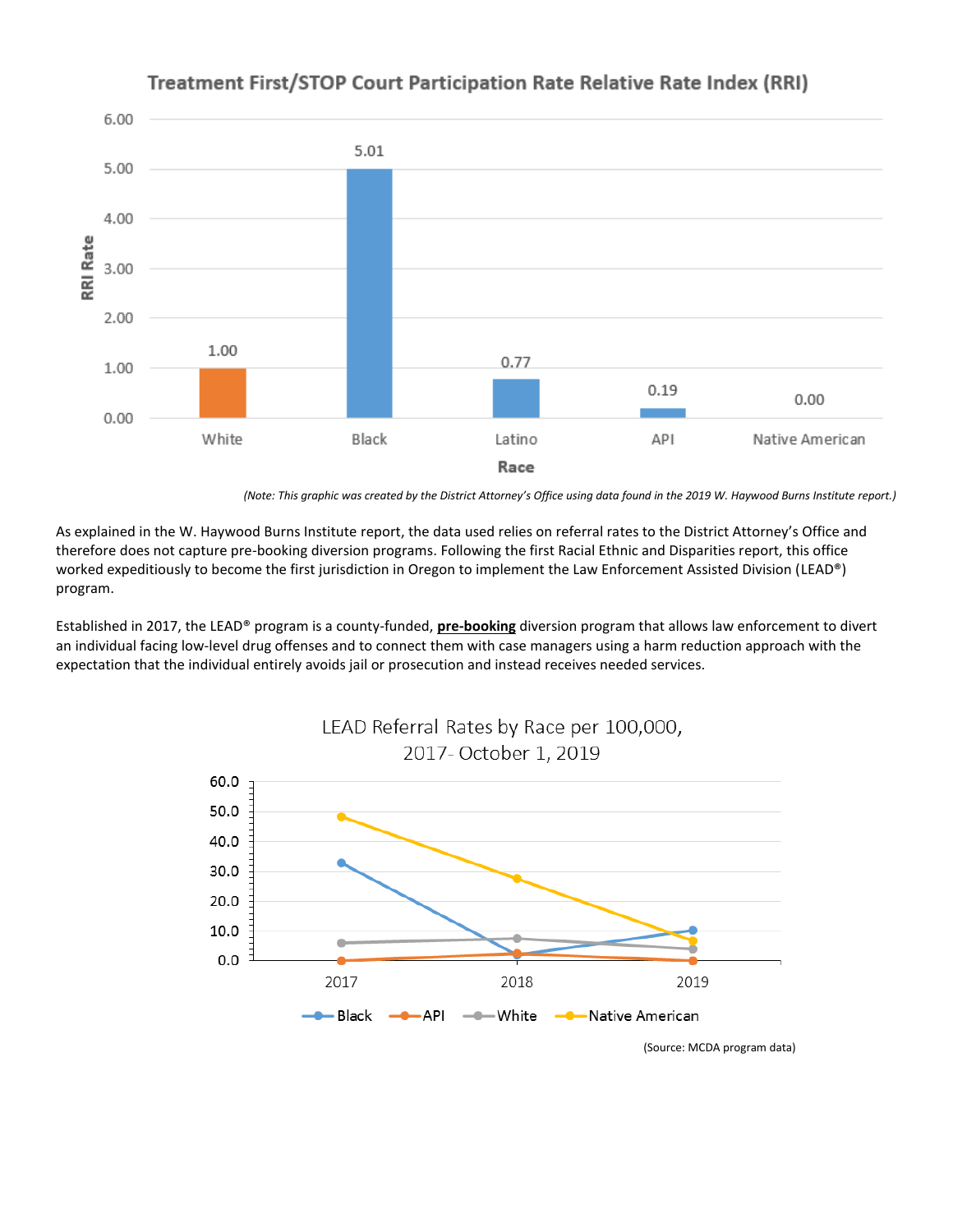

 *(Source: MCDA program data)*

While the success of the LEAD® program is not specifically examined in this report, our own data shows that the program contributes to reducing disparity within the criminal justice system. Data indicates that Black adults were being diverted at a rate approximately four times higher than that of White adults in 2017. This diversion rate lowers to about three times more likely in 2019, where data collection is not yet complete. While there have not been any Native American arrest referrals in 2018 and 2019, Native Americans were also diverted around four times more than White adults in 2017.

There are also **post-plea** division programs like Multnomah County's Community Court, the Treatment First Program, the Multnomah County Driving under the Influence of Intoxicants (DUII) Diversion Program, the Multnomah County Sanctions Treatment Opportunities Progress (STOP) Drug Court, Community Court and the Domestic Violence Deferred Sentencing Program. These postplea diversion programs were examined in this report.

As a result of additional diversion opportunities, there may be more cases dismissed following successful participation in division, which helps to reduce the overall rate of conviction for everyone and to a greater extent people of color (as detailed in the bullet points below). We will also continue to use the data provided in W. Haywood Burns Institute report in a meaningful way to identify and improve, whenever possible, the number of eligible cases entered into diversion programs.

#### **As stated in the 2019 "Racial and Ethnic Disparities in Multnomah County" report:**

- The rate of convictions across all demographics (per 1,000 cases with a disposition) decreased from 2014
- In 2019, people of color were less likely than White adults to have their case result in a conviction
	- o For every 1,000 White adult with a disposition, there were 590 convictions
	- $\circ$  For every 1,000 Black adult with a disposition, there were 536 convictions
	- o For every 1,000 Latino adult with a disposition, there were 564 convictions
	- $\circ$  For every 1,000 Asian-Pacific Islander adult with a disposition, there were 525 convictions
	- $\circ$  For every 1,000 Native American adult with a disposition, there were 537 convictions

In summary, addressing the disparities in the criminal justice system will continue to take intentionality, time, resources and participation from all parties. There is no one-size fits all approach, but what is needed is a unified front from all system partners. The Multnomah County District Attorney's Office is a committed partner of the Local Public Safety Coordinating Council, which helps coordinate local criminal justice policy and addresses racial and ethnic disparity issues in our community.

The Multnomah County District Attorney's Office works intentionally to identify racial and ethnic disparities and to promptly address those matters. The members of this office strive to ensure all similarly situated individuals involved in the criminal justice system are treated fairly and with dignity and respect to obtain an equitable outcome. As District Attorney, I firmly believe we achieve that

LEAD Arrest Referrals by RRI, 2017- October 1, 2019